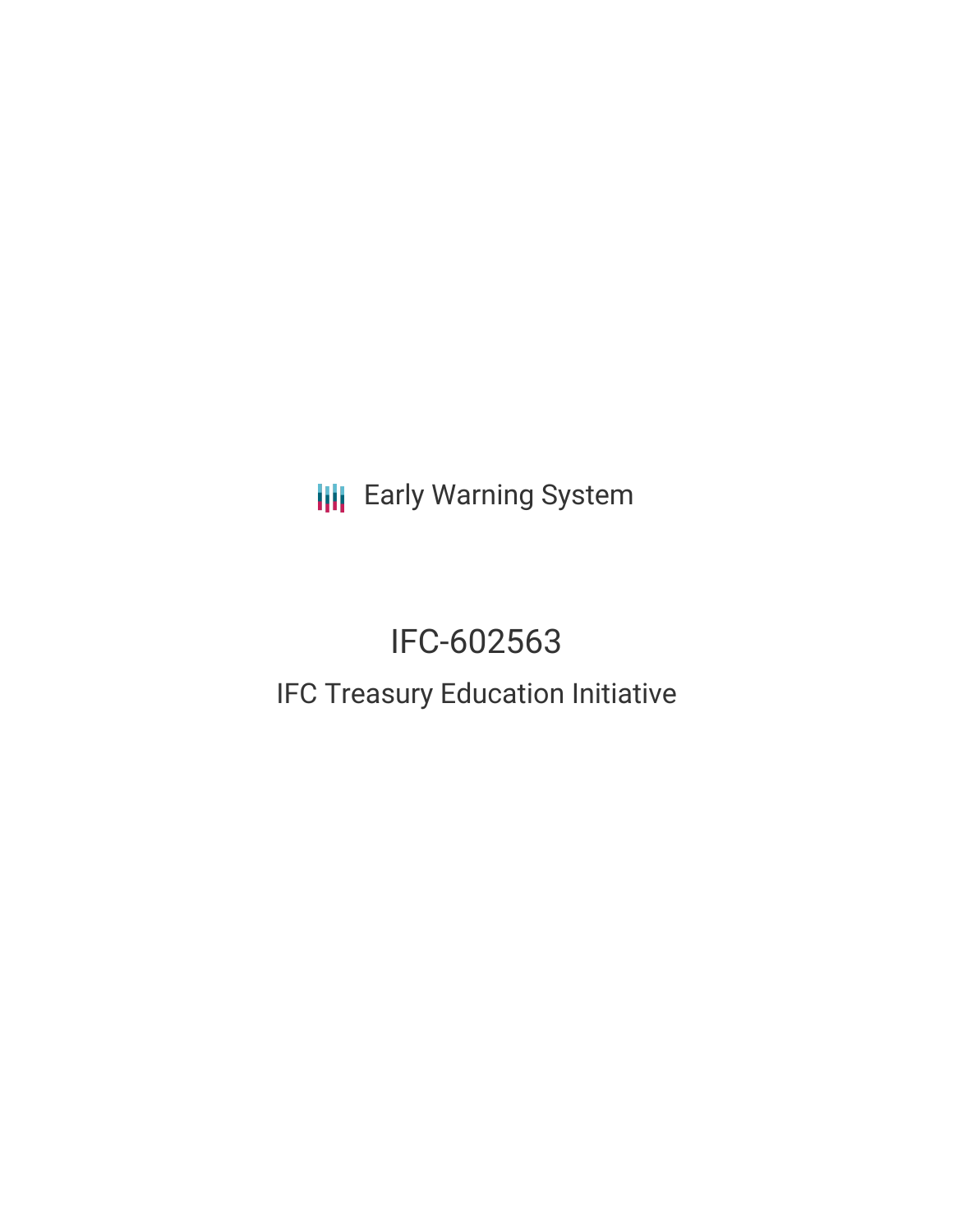

## **Quick Facts**

| International Finance Corporation (IFC) |
|-----------------------------------------|
| Active                                  |
|                                         |
| Law and Government                      |
| <b>Advisory Services</b>                |
|                                         |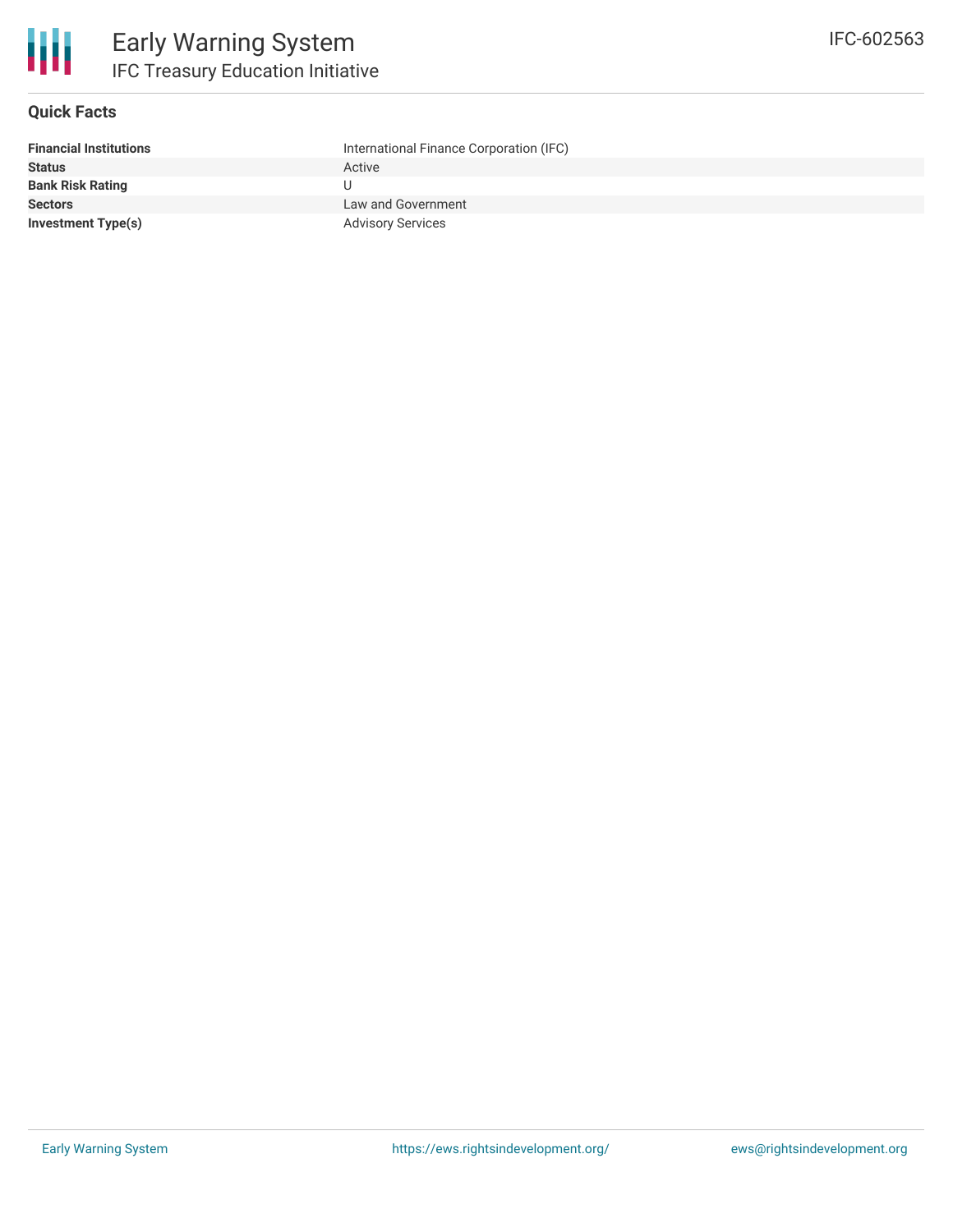

# **Project Description**

The program focuses on building capacity by training rising stars from the regulatory bodies (MoFs, Central Banks, and CM Authorities) and the Stock Exchanges of developing institutions through an intense 9-month training split between academic training at the university and internship in a financial institution. The program is offered both in English and in French with offerings in the US and France.

The program, at both the US and France offerings, consists of two parts.

- 4 and half months classroom sessions taught by experienced University Professors at the George Washington University or Paris Dauphine campuses to learn about the fundamentals of capital markets. In addition to academic lectures, experienced practitioners from reputable financial institutions are invited to share their markets experience through the program's lecture series.
- 4 months internship component at financial institutions in the US or Europe to gain hands-on experience working with private sector institutions to understand the importance of financial infrastructure to support the development of nascent capital markets. These include Standard Chartered Bank, Millennium Management, UBS Financial Services; as well as in international organizations such as IFC and IBRD.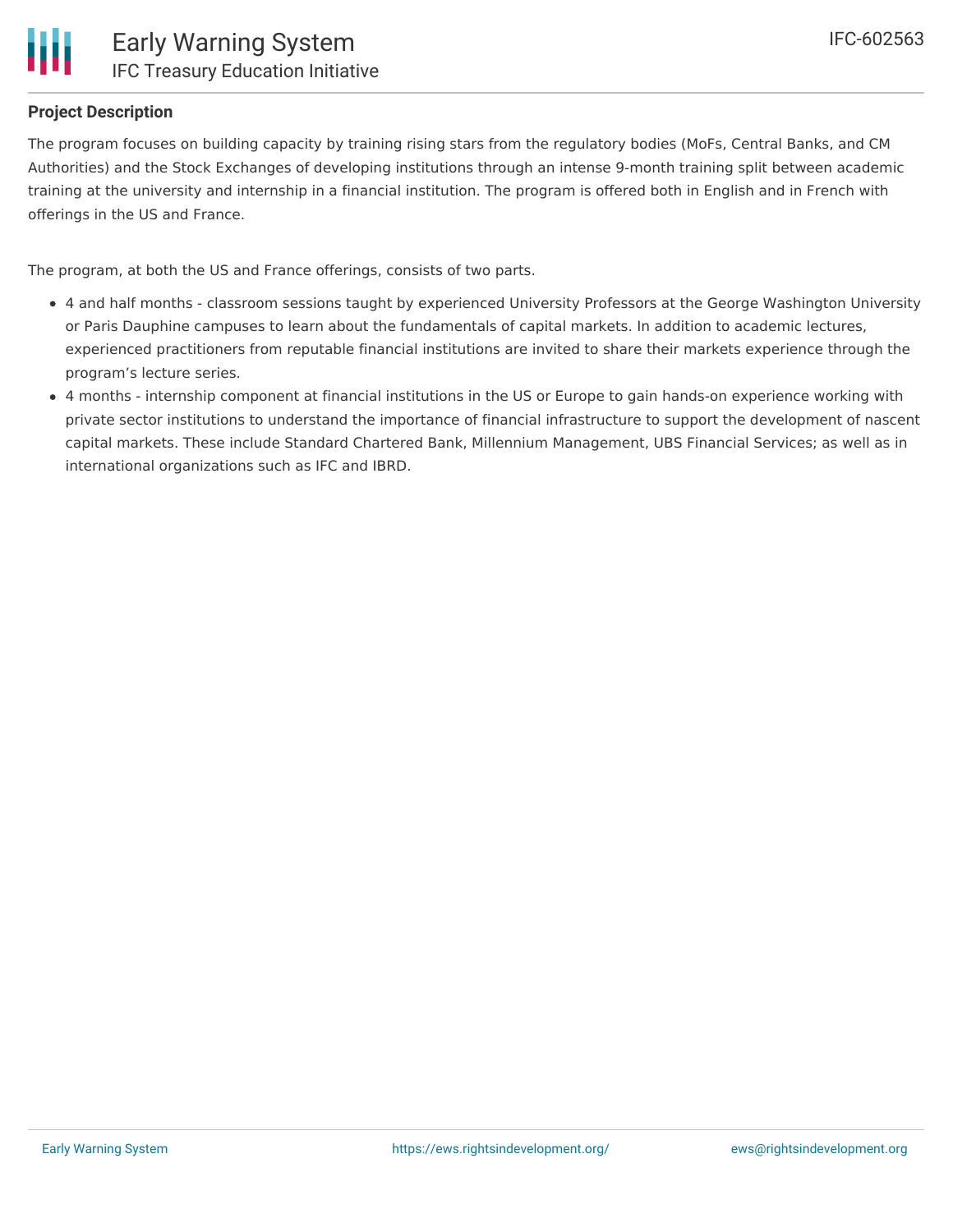# **People Affected By This Project**

Ш

The objective of this initiative is to build a network of qualified capital market practitioners within key regulatory and policy making institutions to help steer the creation and growth of robust capital markets across frontier economies. Specifically: 1) Develop qualified human capacity within central banks, ministries of finance and regulatory agencies in developing economies

2) Build a deep network of practitioners, regulators, and policy makers to be key points of contact and thereby support IFC's efforts to promote capital-market development in our target countries.

3) Equip participants to understand various technical, regulatory, and institutional aspects impacting the operation of capital markets, such that they will be in a better position to contribute to the development of capital markets in their respective countries.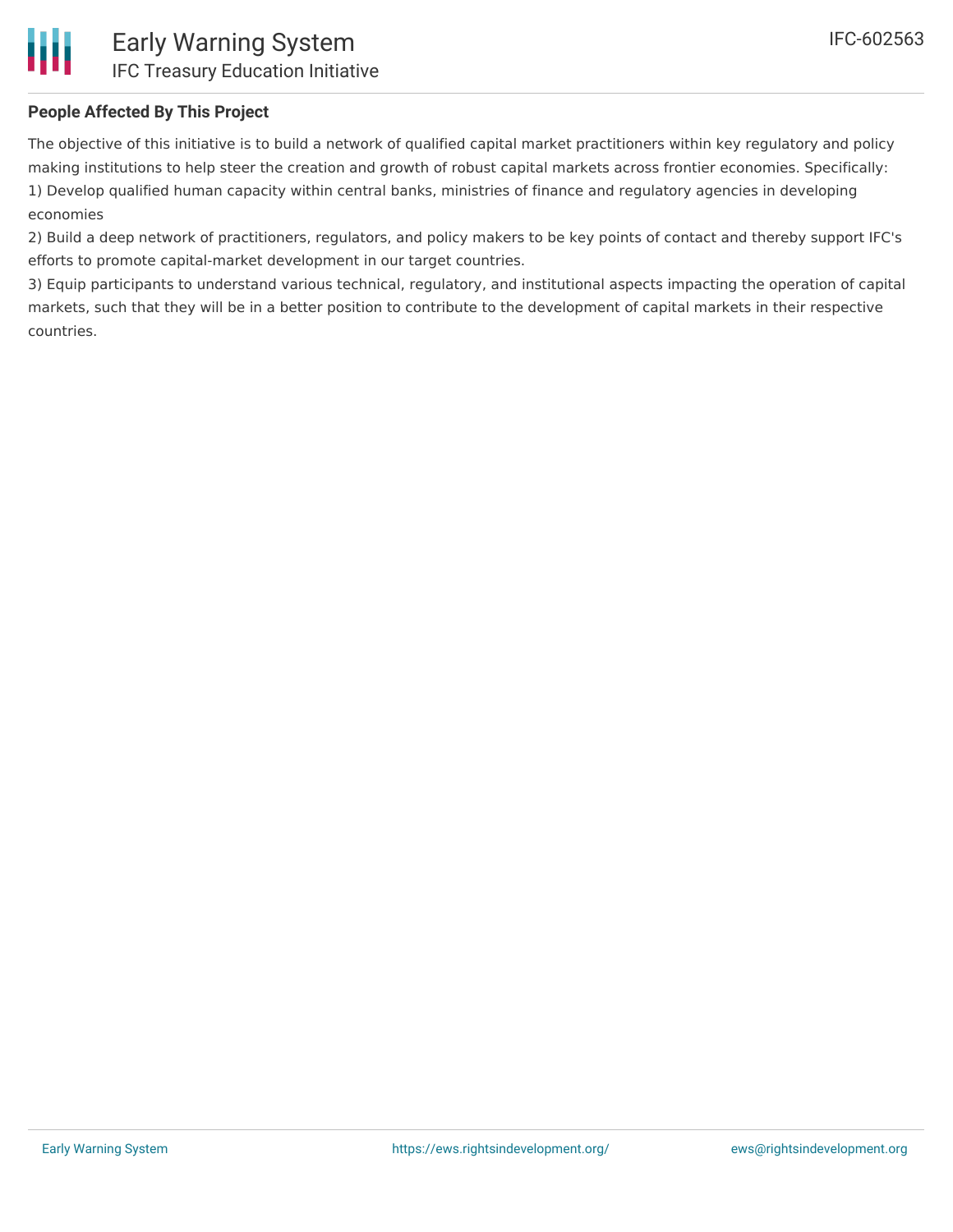### **Investment Description**

• International Finance Corporation (IFC)

Information regarding project financing was not provided at the time of disclosure.